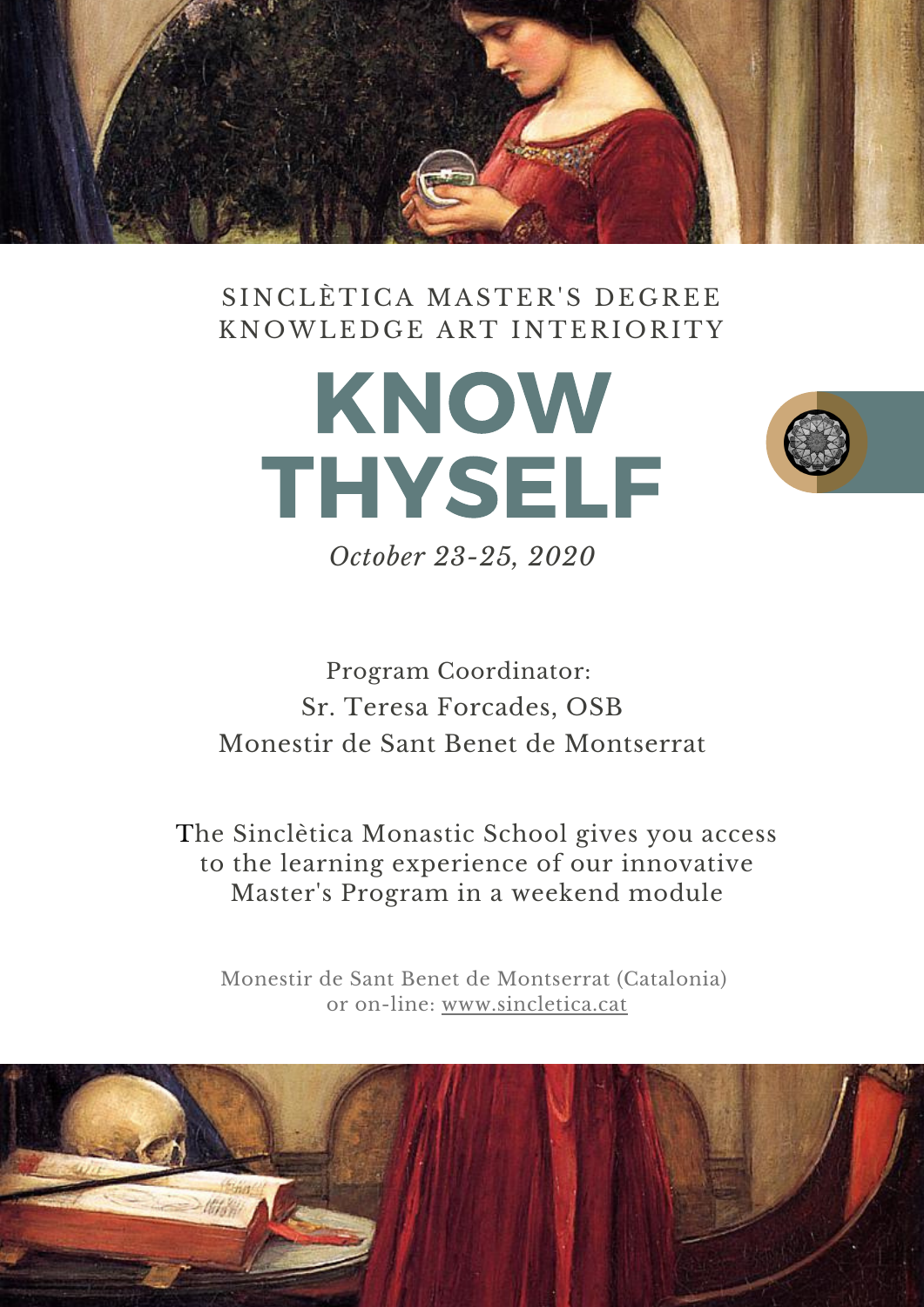## THE TOPIC FOR THE THEMATIC BLOCK IN OCTOBER 2020 IS KNOW THYSELF

- A team of five international professors will be sharing **Five Pearls** on KNOW THYSELF from the perspective of Literature, Bible, Fine Arts, Theology and Music. **Pearls** are literary, artistic or musical works, theological writings or biblical passages that the subjectivity of the professor finds particularly helpful or illuminating; **monastic wisdom has always known that experience and knowledge cannot be separated**; a key element of our master's program is that the professors will share with the students not only their expertise on the subject, but also their personal link to it.

- The classes can be attended on-line. Registering on-line gives access to the live streaming of the classes and also to the stored videos for later viewing; during the streaming, on-line participants will be able to interact with the professors and with the on-site students via Zoom platform.

- The language is English. The videos will be automatically subtitled in English and a week later in Catalan and Spanish. The videos will be available to all students during 30 days.

> The fee is 100€; scholarships are available; don't hesitate to ask. Interested please write to the Registrar's Office at: [registrar@sincletica.cat](http://sincletica.cat/) [www.sincletica.cat](https://www.sincletica.cat/)